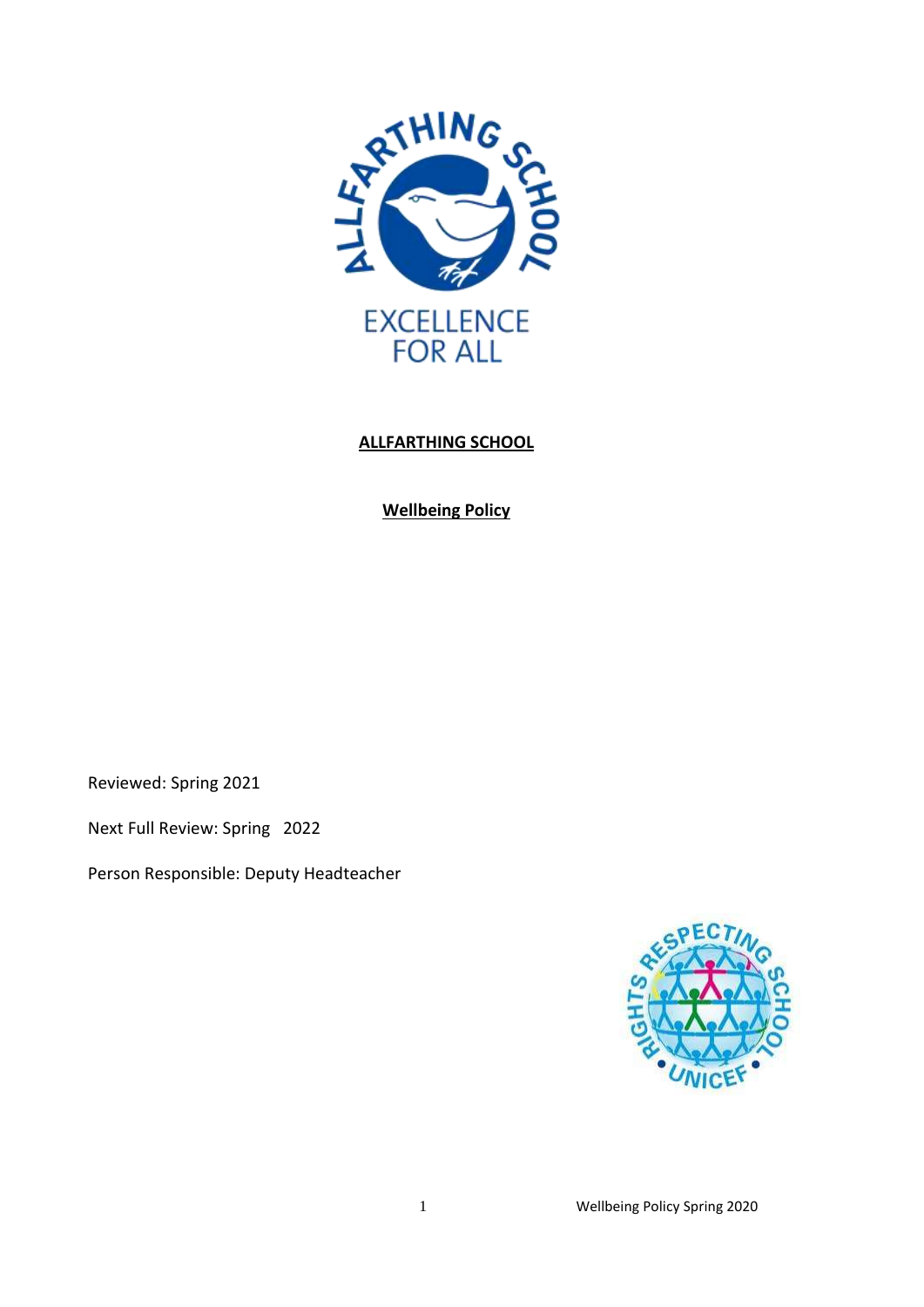# **Contents**

|  | 4 |
|--|---|
|  |   |
|  |   |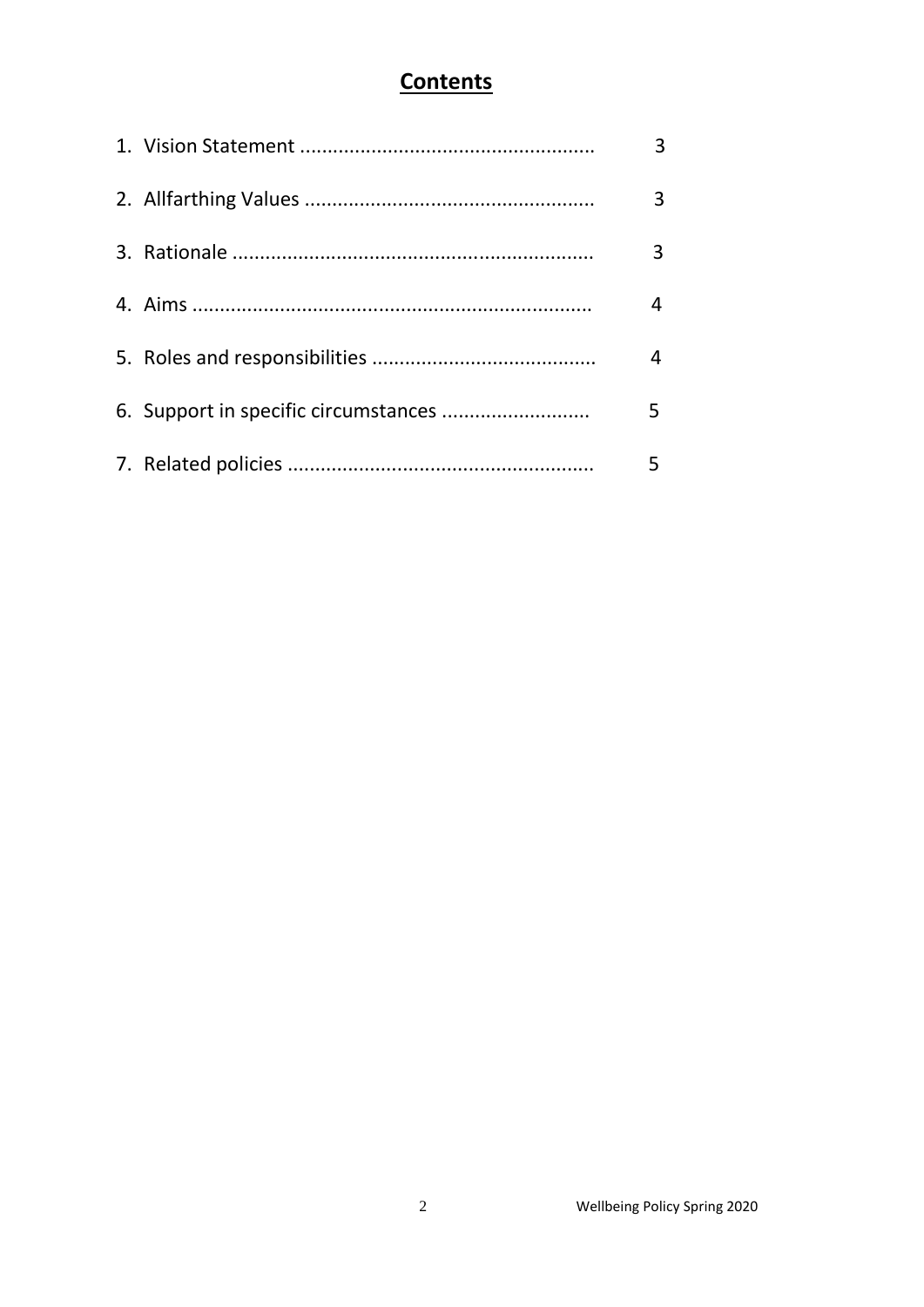## 1. Wellbeing Vision Statement

At Allfarthing we focus on the whole child by putting wellbeing, resilience and mental health at the centre of our work with our pupils, staff and community. We aim for children to engage and participate all aspects of school life, allow them thrive within the school environment and develop empathy and understanding of our local community. We also recognise the link between wellbeing and academic progress and endeavour for every child to meet their full potential.

#### 2. Allfarthing Values

Allfarthing is a school where:

- Everyone feels included and respected
- Expectations are high with pride in our achievements and those of others
- Health and happiness are nurtured
- A love of learning is encouraged as we are always striving to improve

#### 3. Rationale

At Allfarthing Primary School, we recognise that our staff are our most important resource and are valued, supported and encouraged to develop personally and professionally within a caring, purposeful learning community.

We recognise that there is a direct correlation between the wellbeing of our staff and the wellbeing of our pupils, and that the culture and ethos of a school are determined by the extent to which staff work towards a shared vision.

We believe that it is essential that all staff feel part of a valued team, have the opportunity to express their views and are supported to manage their workload within a culture that supports a healthy work-life balance.

This purpose of this policy is to ensure that we embrace the many school practices that support staff health and wellbeing, to minimise the harmful effects of stress and ensure that there is cohesion in working towards health and wellbeing for all staff. It outlines some of the ways in which we commit to maintaining staff wellbeing and it recognises that each individual member of staff and their circumstances are different but provides an overview of the basis on which everyone can contribute, and expect to be treated.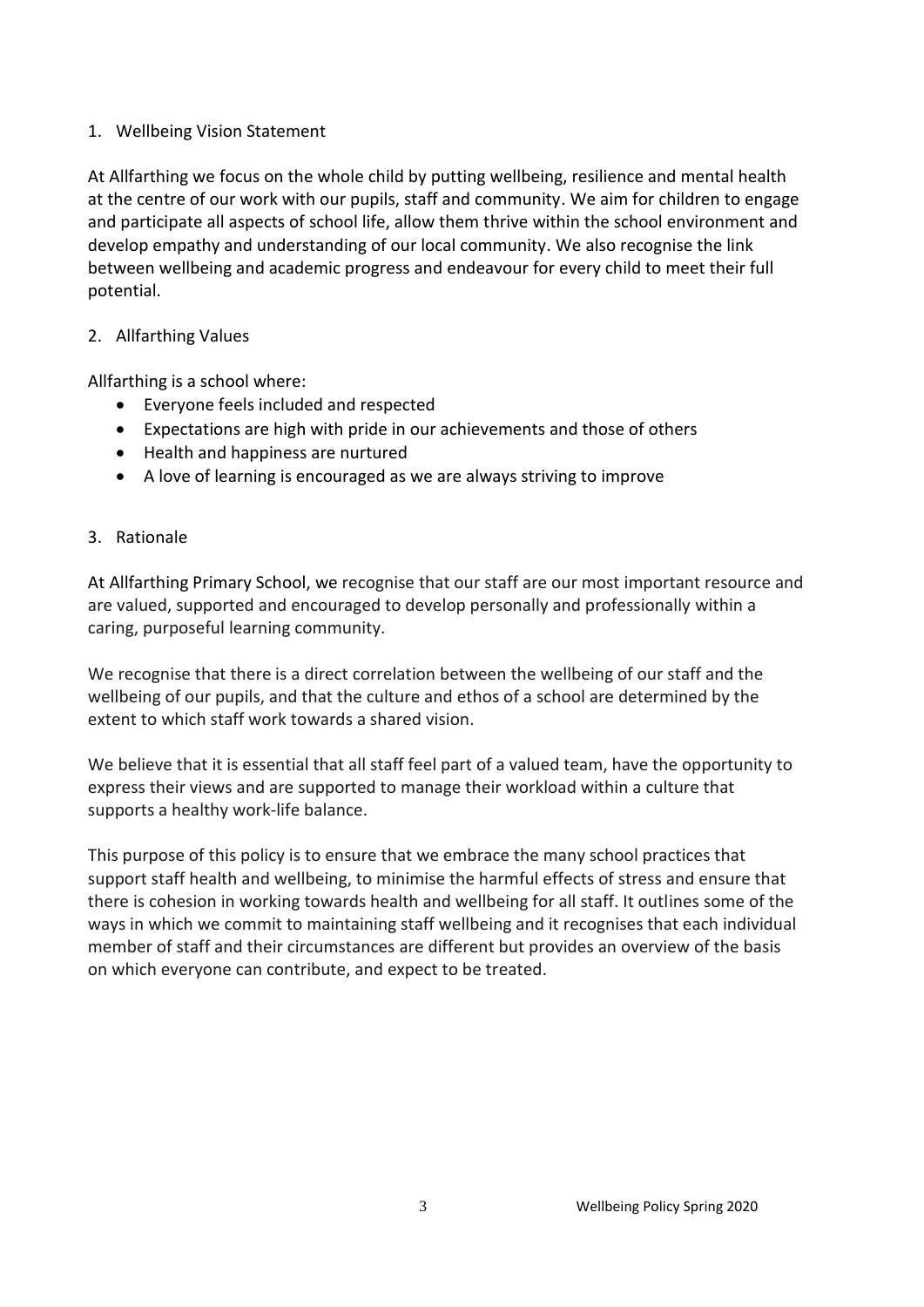4. Aims

#### **We aim to ensure that our school:**

- supports staff mental health and wellbeing
- minimises stress
- helps staff to keep a healthy work-life balance
- ensures staff feel valued
- recognises and promotes the importance of a happy team
- involves staff in decision making
- takes account of equality implications
- Provide opportunities for staff professional development
- 5. Roles and responsibilities

The senior leadership team (SLT), governing body and school staff will work towards an ethos where everyone is valued, where respect, empathy and honesty are the cornerstones of all school relationships and where health and wellbeing are held central to school practice. We expect all staff to show respect and empathy for each other, and to treat confidential information sensitively and according to school policy.

## **The governing body is responsible for:**

- fulfilling its duty of care as an employer
- monitoring the workload of the headteacher
- receiving any concerns from members of staff
- ensuring that the resources are in place to keep staff workload at healthy levels
- reviewing this policy in conjunction with the headteacher
- considering how its own members are treated and valued
- ensuring that demands are not placed on individual members of staff that interfere unfairly with their work-life balance
- operating a sensitive performance management policy
- ensuring that other school policies and procedures take account of staff wellbeing
- overseeing that change management is operated in a fair and reasonable way.

## **The headteacher is responsible for**:

- providing personal and professional development such as team building, management of change, stress management, assertiveness, communication
- providing a non-judgemental and confidential support system such as coaching, mentoring and pastoral support for staff
- monitoring the workload of members of staff and being alert to signs of stress
- listening to the views of members of staff and providing a range of strategies for involving staff in school decision making processes
- ensuring that the efforts and successes of staff are acknowledged and celebrated
- acting as gatekeeper and prioritising reforms and innovations
- ensuring that staff are equipped with the right training to do the job confidently
- ensuring that staff feel valued and that time is set aside for them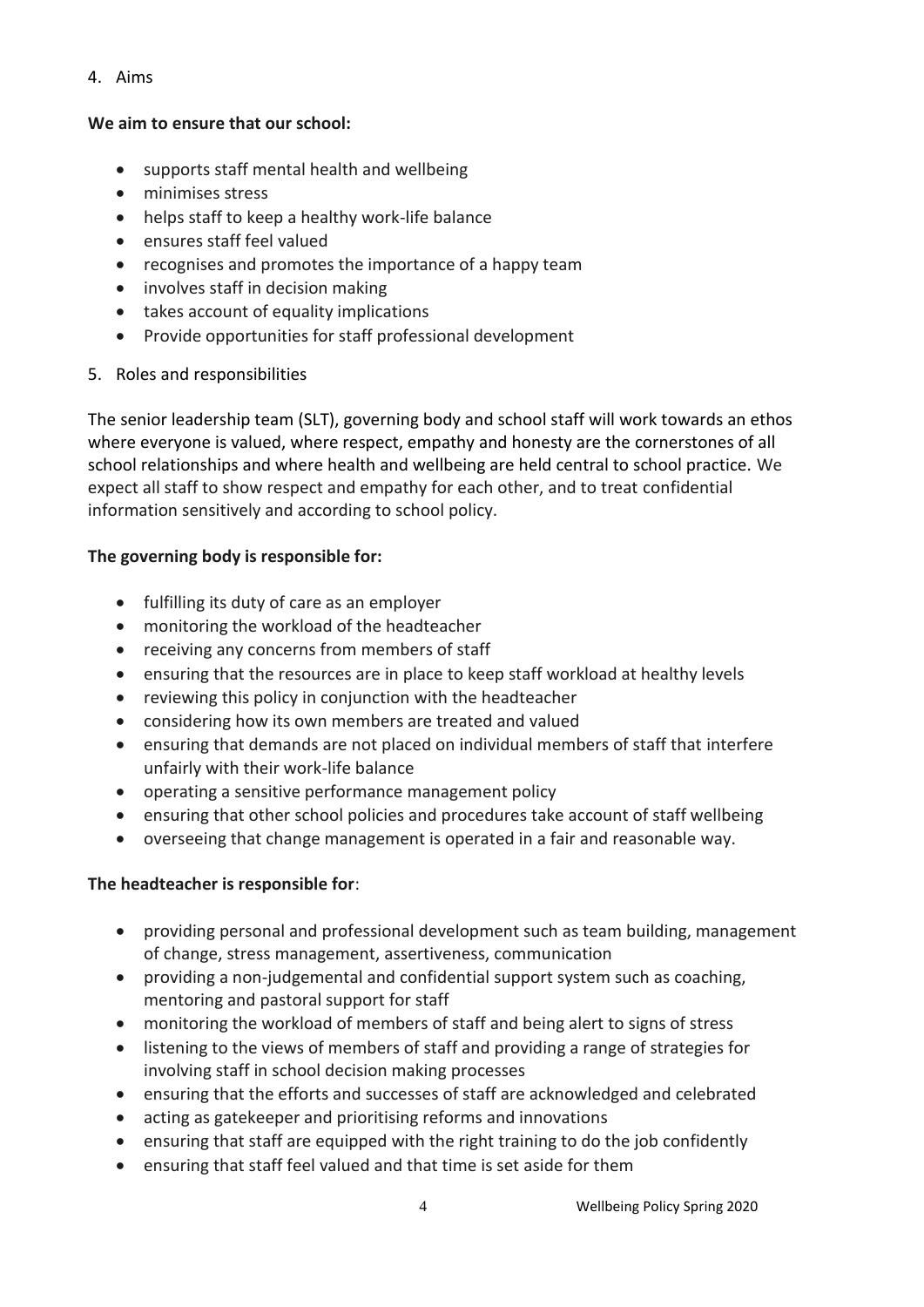- providing meeting guidelines that are agreed upon and followed
- planning the year's timetable considerately bearing in mind staff commitments
- providing a set budget for staff facilities, environment and welfare
- including in professional development meetings opportunity for staff to discuss their aspirations and career intentions
- making special arrangements, where possible, to enable staff to combine the demands of family life and work life
- recognising that staff may have experiences in their personal lives that may make them vulnerable to pressures at work, and which may have a temporary influence on their work performance e.g. health issues, bereavement or loss, or personal circumstances
- ensuring accessibility and the accessibility of SLT to members of staff
- ensuring that there are effective methods of communication
- ensuring support services are made available or signposted on behalf of members of staff where additional specialist support is needed
- maintaining contact with staff during long absences
- ensuring that a mentor system operates within the school and especially for each new members of staff and that the staff induction process is put into place
- conducting risk assessments for work-related stress
- relevant time protected for staff such as PPA, staff meeting time for reports etc.

The headteacher implements these responsibilities with the support of appropriate staff such as the deputy headteacher, senior leaders and pastoral staff and who all strive to be positive role models through their own practice.

## **Members of staff are responsible for:**

- treating one another with empathy, respect and kindness
- Being mindful, taking care of their own health and safety at work and communicating with key staff where they need support
- Knowing the channels of communication available
- being committed to the ethos of staff wellbeing and keeping in mind the workload and wellbeing of colleagues
- valuing all members of staff in the school and acknowledging the important role that everyone takes
- contributing to the ethos and social aspects of school life where possible to build morale and effective team spirit
- developing and respecting shared areas where possible so that there is space to relax as well as appropriate work spaces.

## **Examples of good practice may include:**

- providing lunch and refreshments in INSET training
- carrying out team-building exercises as part of staff CPD
- providing yoga and/or fitness activities (subsidised or free where possible)
- giving staff the option to plan their own social activities
- holding designated health and wellbeing weeks